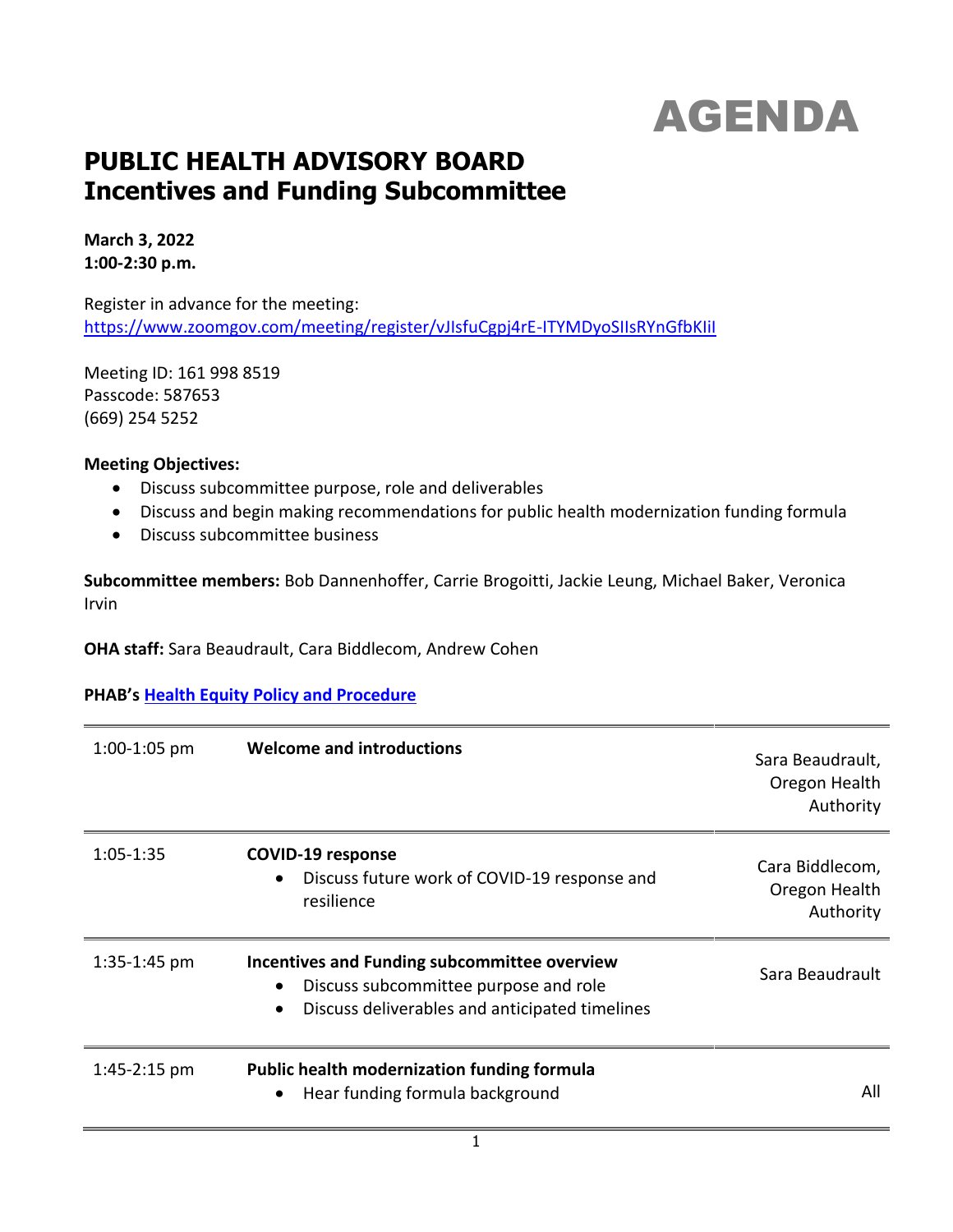|              | Review local public health authority survey results<br>$\bullet$<br>Discuss changes the subcommittee would like to<br>consider making                             |     |
|--------------|-------------------------------------------------------------------------------------------------------------------------------------------------------------------|-----|
| 2:15-2:20 pm | <b>Subcommittee business</b><br>Select subcommittee member to provide update at<br>$\bullet$<br>March PHAB meeting<br>Discuss recurring meeting time<br>$\bullet$ | All |
| 2:20-2:30 pm | <b>Public comment</b>                                                                                                                                             |     |
| $2:30$ pm    | Adjourn                                                                                                                                                           | All |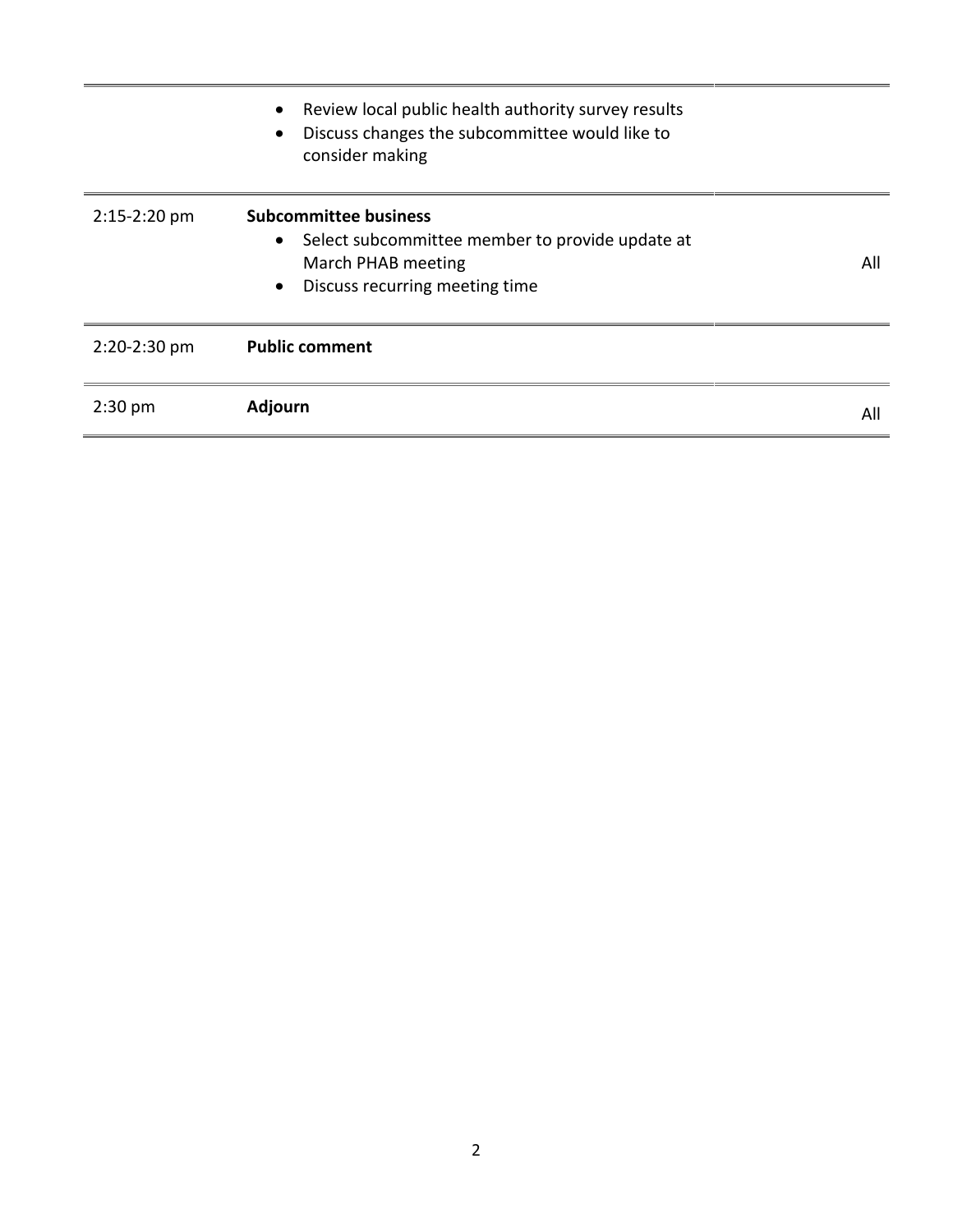# PHAB Incentives and Funding subcommittee March 3, 2022

#### [ORS 431.380:](https://www.oregonlegislature.gov/bills_laws/ors/ors431.html) FUNDING OF LOCAL PUBLIC HEALTH AUTHORITIES

**431.380 Distribution of funds; rules.** (1) From state moneys that the Oregon Health Authority receives for the purpose of funding the foundational capabilities established under ORS 431.131 and the foundational programs established under ORS 431.141, the Oregon Health Authority shall make payments to local public health authorities under this section. The Oregon Health Authority shall each biennium submit to the Oregon Public Health Advisory Board and the Legislative Fiscal Office a formula that provides for the equitable distribution of moneys. The Oregon Health Authority shall incorporate into the formula:

 (a) A method for distributing to local public health authorities a base amount of state moneys received by the Oregon Health Authority pursuant to this subsection, taking into consideration the population of each local public health authority, the burden of disease borne by communities located within the jurisdiction of each local public health authority, the overall health status of communities located within the jurisdiction of each local public health authority and the ability of each local public health authority to invest in local public health activities and services;

 (b) A method for awarding matching funds to a local public health authority that invests in local public health activities and services above the base amount distributed in accordance with paragraph (a) of this subsection; and

(c) A method for the use of incentives as described in subsection (3) of this section.

 (2) The Oregon Health Authority shall submit the formula adopted under subsection (1) of this section to the Oregon Public Health Advisory Board and the Legislative Fiscal Office no later than June 30 of each even-numbered year.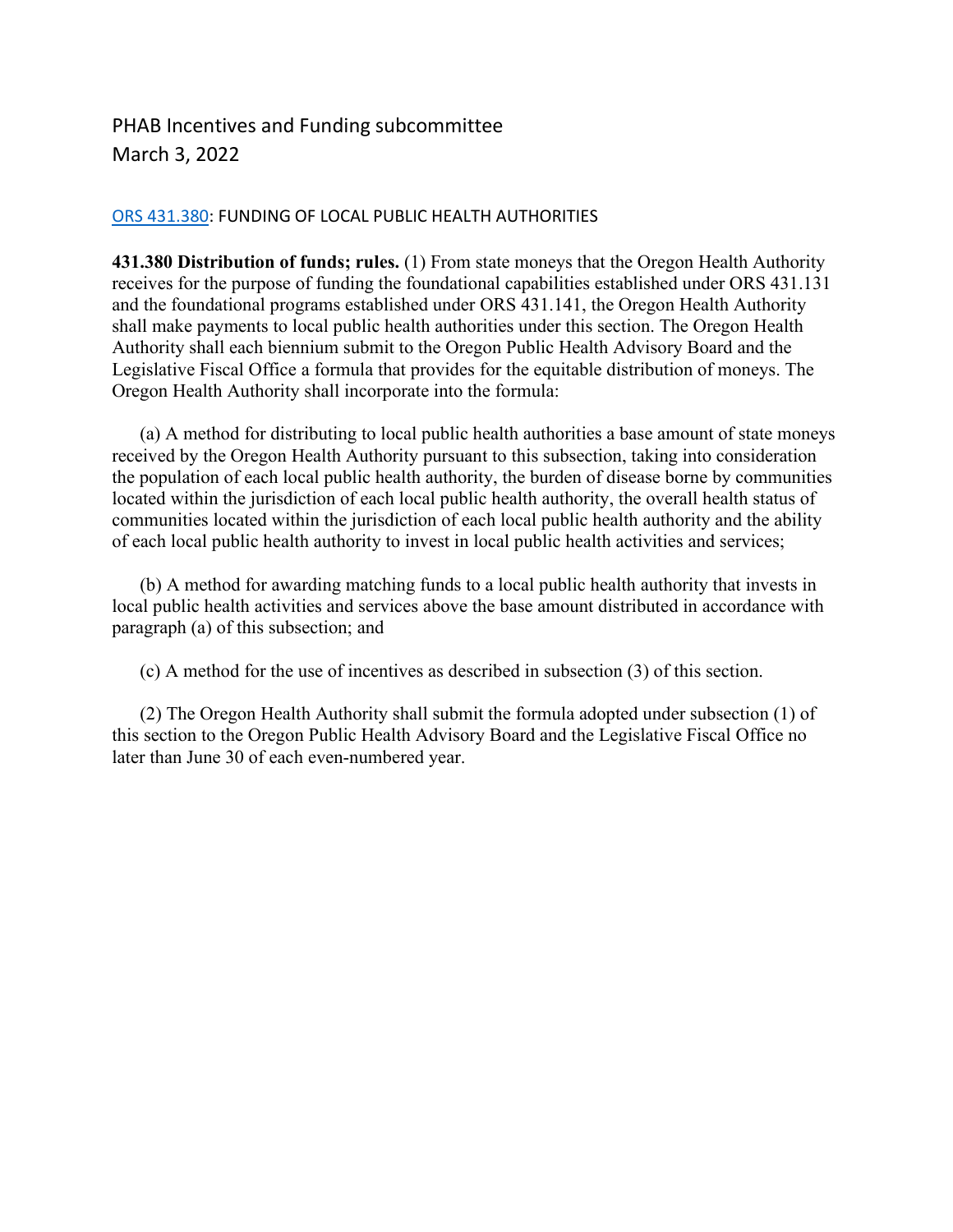# **Subcommittee deliverables**

- Make updates to the public health modernization funding formula for LPHAs
- Provide guidance for developing the 2022 Public Health Modernization Funding Report to Legislative Fiscal **Office**
- Review and update PHAB's Funding Principles; lead PHAB discussions on using funding to advance PHAB's goals for achieving racial equity.

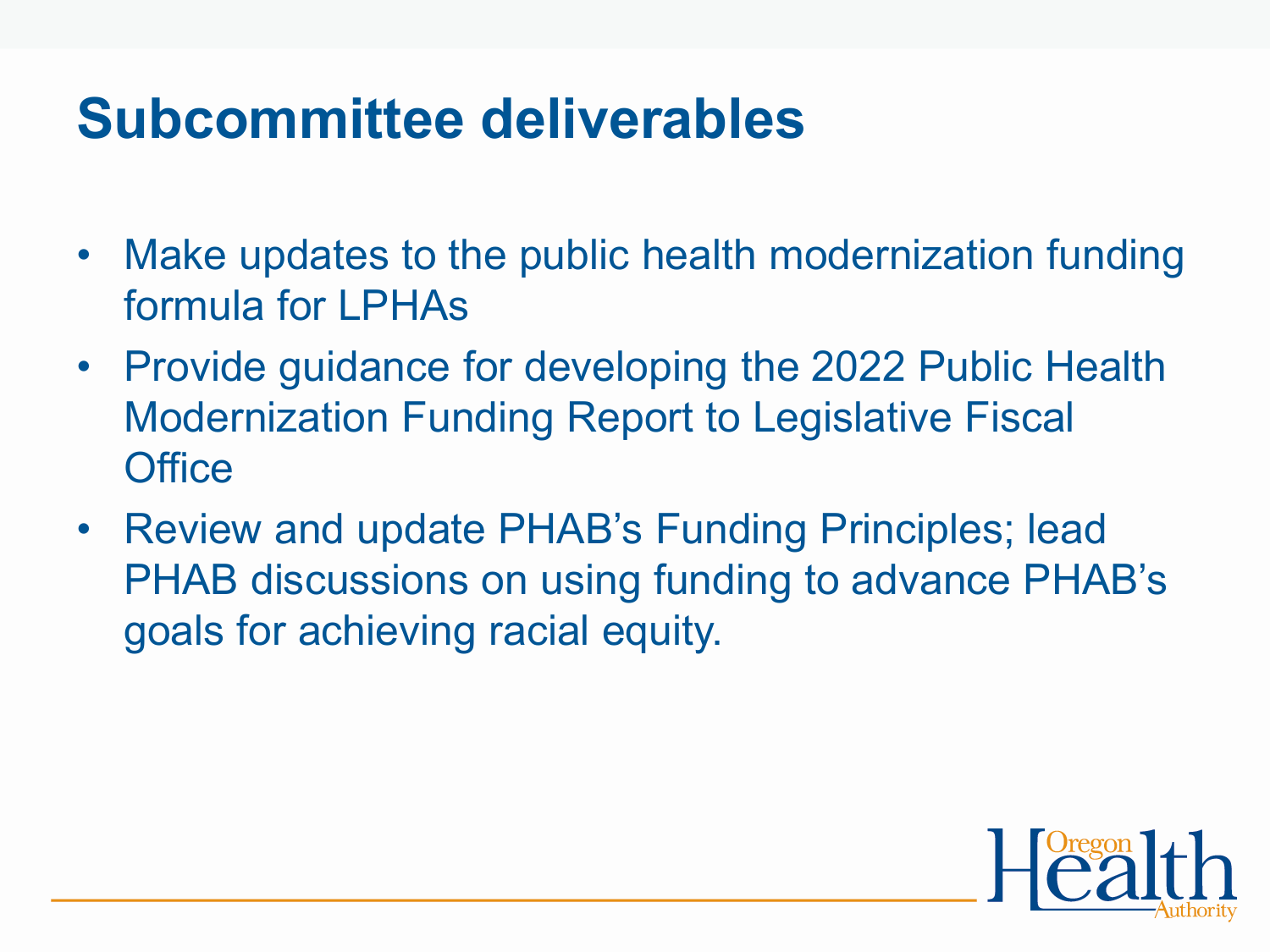# **Timeline**

| Begin funding formula updates                | <b>March</b> |
|----------------------------------------------|--------------|
| Continue funding formula updates             | April        |
| Finalize funding formula updates             | May          |
| <b>Discuss updates to Funding Principles</b> |              |
| <b>Review Funding Formula Report</b>         | June         |
| <b>Finalize Funding Principles</b>           |              |

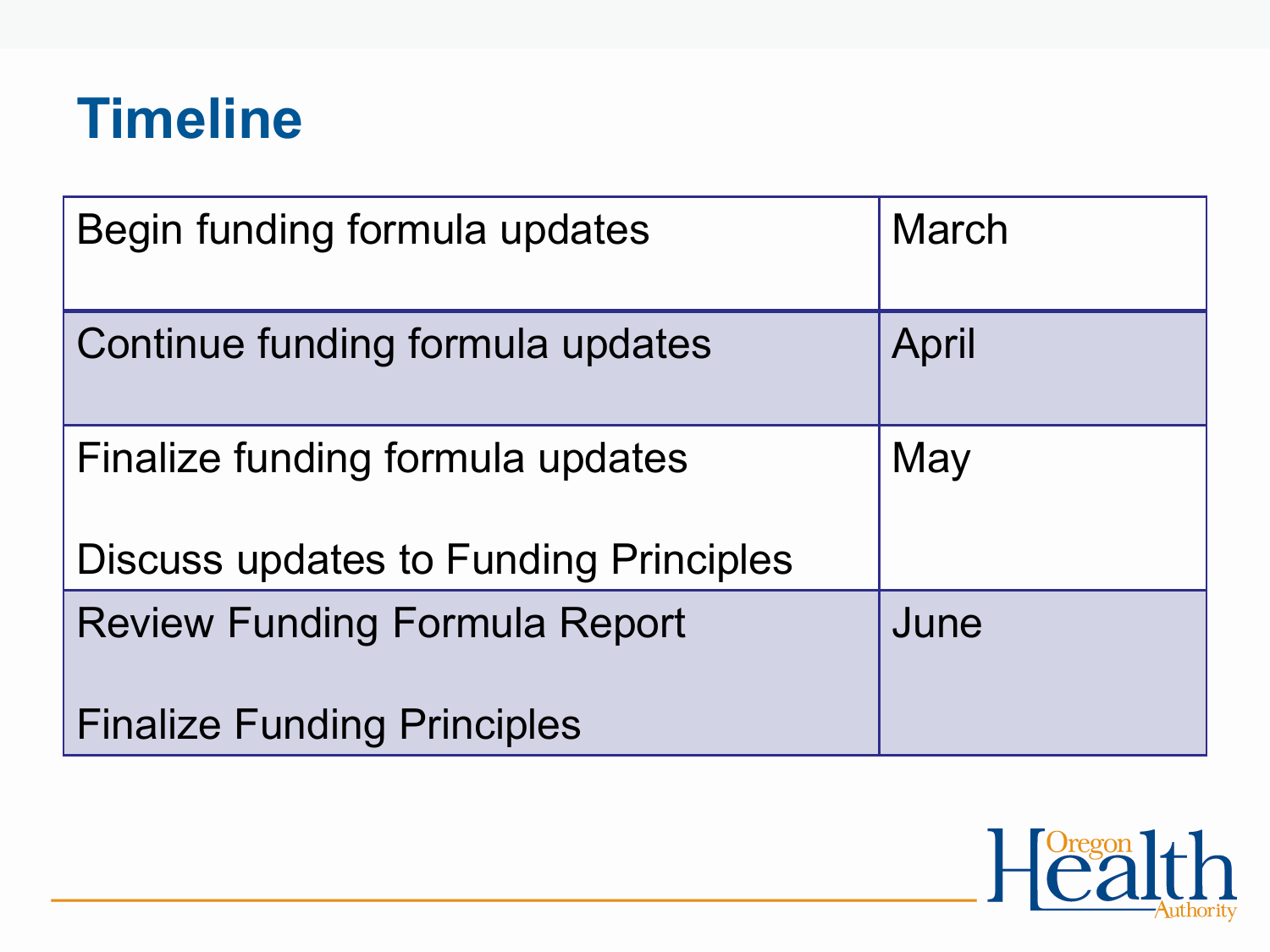#### **Public Health Modernization LPHA Funding Formula**

Funding Formula update: March 2021

#### **Public health modernization GF for Program Element 51-01**

#### **Fundinfg period 10/1/21-6/30/23** *Total funds available to LPHAs* **\$28,502,602**

|                         |              |     |              |      |                                   |     |                            |      | <b>Base component</b>           |     |                                  |    |              |      |                        |     |                                                    | Matching and Incentive fund<br>components |            |     |                    | <b>Total county allocation</b> |                          |                            |       |     |                         |
|-------------------------|--------------|-----|--------------|------|-----------------------------------|-----|----------------------------|------|---------------------------------|-----|----------------------------------|----|--------------|------|------------------------|-----|----------------------------------------------------|-------------------------------------------|------------|-----|--------------------|--------------------------------|--------------------------|----------------------------|-------|-----|-------------------------|
| <b>County Group</b>     | Population   |     | Floor        |      | Burden of<br>Disease <sup>®</sup> |     | Health Status <sup>3</sup> |      | Race/<br>Ethnicity <sup>4</sup> |     | Poverty 150%<br>FPL <sup>4</sup> |    | Rurality     |      | Education <sup>4</sup> |     | <b>Limited English</b><br>Proficiency <sup>4</sup> | Matching Funds                            | Incentives |     | <b>Total Award</b> | Award<br>Percentage            | % of Total<br>Population | <b>Award Per</b><br>Capita |       |     | Avg Award<br>Per Capita |
| Wheeler                 | $1,440$   \$ |     | 84,818 \$    |      | $1,323$ \$                        |     | 2,595                      | - \$ | 517S                            |     | 950                              |    | 7,031        | -S   | 537                    | -S  | 16                                                 |                                           |            | Ŝ   | 97,787             | 0.3%                           | 0.0%                     | -S                         | 67.91 |     |                         |
| <b>Wallowa</b>          | 7,160        |     | 84,818       | - \$ | $6,856$ \$                        |     | 5,756                      | - \$ | $2,058$ \$                      |     | 3,495                            |    | 34,960       | - \$ | 2,526                  | -S  | 1,210                                              |                                           |            |     | 141,679            | 0.5%                           | 0.2%                     |                            | 19.79 |     |                         |
| Harney                  | 7,280        |     | 84,818 \$    |      | $9,814$ \$                        |     | 4,792                      | - \$ | $3,852$ \$                      |     | 3,916                            |    | 15,747       | - \$ | 3,499                  | -S  | 1,710                                              |                                           |            |     | 128,147            | 0.4%                           | 0.2%                     |                            | 17.60 |     |                         |
| Grant                   | $7,315$ \$   |     | 84,818 \$    |      | $8,166$ \$                        |     | 6,118                      | - \$ | $2,264$ \$                      |     | 3,929                            |    | $35,716$ \$  |      | 3,863                  | -Ś  | 710                                                |                                           |            |     | 145,584            | 0.5%                           | 0.2%                     |                            | 19.90 |     |                         |
| Lake                    | 8,075        |     | 84,818 \$    |      | $10,576$ \$                       |     | $7,799$ \$                 |      | 4,207 \$                        |     | 5,139                            |    | $24,957$ \$  |      | $4,977$ \$             |     | 2,237                                              |                                           |            |     | 144,710            | 0.5%                           | 0.2%                     |                            | 17.92 |     |                         |
| <b>Morrow</b>           | 12,825       |     | 84,818 \$    |      | $12,019$ \$                       |     | 21,590                     | - S  | $8,513$ \$                      |     | $7,344$ \$                       |    | 28,742 \$    |      | 14,892                 |     | 30,316                                             |                                           |            |     | 208,234            | 0.7%                           | 0.3%                     |                            | 16.24 |     |                         |
| <b>Baker</b>            | 16,910       |     | 84,818 \$    |      | $20,534$ \$                       |     | $17,244$ \$                |      | $6,952$ \$                      |     | $8,791$ \$                       |    | $33,852$ \$  |      | 8,262                  |     | 3,587                                              |                                           |            | Ŝ   | 184,040            | 0.6%                           | 0.4%                     | -S                         | 10.88 |     | 17.21                   |
| Crook                   | $23,440$ \$  |     | $127,227$ \$ |      | $27,594$ \$                       |     | 29,088                     | - \$ | $9,846$ \$                      |     | $12,292$ \$                      |    | $54,935$ \$  |      | $13,712$ \$            |     | 4,663                                              | $\sim$                                    | $\sim$     | Ŝ.  | 279,359            | 1.0%                           | 0.5%                     | -S                         | 11.92 |     |                         |
| Curry                   | $23,005$ \$  |     | $127,227$ \$ |      | 32,039 \$                         |     | $25,321$ \$                |      | $12,416$ \$                     |     | $10,811$ \$                      |    | 43,470 \$    |      | 11,844                 | -S  | 4,667                                              |                                           | $\sim$     | Ŝ.  | 267,795            | 0.9%                           | 0.5%                     | -S                         | 11.64 |     |                         |
| Jefferson               | 24,105       |     | $127,227$ \$ |      | $29,159$ \$                       |     | 17,818                     | - \$ | $40,587$ \$                     |     | 14,260                           |    | 74,266 \$    |      | 15,877                 | -Ŝ  | 18,463                                             |                                           | $\sim$     | Ŝ.  | 337,658            | 1.2%                           | 0.6%                     |                            | 14.01 |     |                         |
| <b>Hood River</b>       | 25,640       | l S | $127,227$ \$ |      | $17,141 \quad$ \$                 |     | $22,688$ \$                |      | 20,000                          | - S | $10,350$ \$                      |    | $65,349$ \$  |      | 22,846                 | - Ś | 61,317                                             |                                           | $\sim$     | Ŝ   | 346,920            | 1.2%                           | 0.6%                     | -S                         | 13.53 |     |                         |
| <b>Tillamook</b>        | 26,530       | l S | $127,227$ \$ |      | $30,693$ \$                       |     | $24,191$ \$                |      | $11,595$ \$                     |     | $13,154$ \$                      |    | $90,157$ \$  |      | 12,082                 | -S  | 12,891                                             |                                           |            | Ŝ   | 321,990            | 1.1%                           | 0.6%                     | -S                         | 12.14 |     |                         |
| <b>Union</b>            | $26,840$ \$  |     | $127,227$ \$ |      | $29,411$ \$                       |     | 15,351                     | - S  | $12,406$ \$                     |     | 15,937                           |    | $55,172$ \$  |      | 9,710                  | -S  | 6,678                                              |                                           | $\sim$     |     | 271,891            | 1.0%                           | 0.6%                     |                            | 10.13 |     |                         |
| Gilliam, Sherman, Wasco | 31,080       |     | 296,864 \$   |      | $35,716$ \$                       |     | $23,142$ \$                |      | $21,638$ \$                     |     | $14,452$ \$                      |    | $62,977$ \$  |      | $19,756$ \$            |     | 26,211                                             |                                           | $\sim$     |     | 500,755            | 1.8%                           | 0.7%                     |                            | 16.11 |     |                         |
| Malheur                 | 32,105       |     | $127,227$ \$ |      | 34,920 \$                         |     | 46,944                     |      | $20,417$ \$                     |     | $22,855$ \$                      |    | 75,870 \$    |      | 28,849                 |     | 38,895                                             |                                           | $\sim$     |     | 395,978            | 1.4%                           | 0.8%                     |                            | 12.33 |     |                         |
| Clatsop                 | 39,455       |     | $127,227$ \$ |      | 45,412 \$                         |     | $31,932$ \$                |      | $20,200$ \$                     |     | $17,645$ \$                      |    | $75,131$ \$  |      | 15,657                 | - Ś | 18,702                                             |                                           | $\sim$     | Ŝ   | 351,906            | 1.2%                           | 0.9%                     |                            | 8.92  |     |                         |
| Lincoln                 | 48,305       |     | $127,227$ \$ |      | 66,488 \$                         |     | $55,515$ \$                |      | $33,218$ \$                     |     | $26,454$ \$                      |    | 88,682 \$    |      | 21,390                 | -S  | 14,777                                             |                                           | $\sim$     | Ŝ   | 433,750            | 1.5%                           | 1.1%                     |                            | 8.98  |     |                         |
| Columbia                | $53,280$ \$  |     | $127,227$ \$ |      | 53,910 \$                         |     | 58,932 \$                  |      | $22,217$ \$                     |     | $21,855$ \$                      |    | $113,424$ \$ |      | 24,025                 | -S  | 11,116                                             |                                           | $\sim$     | \$  | 432,706            | 1.5%                           | 1.2%                     |                            | 8.12  |     |                         |
| Coos                    | $63,315$ \$  |     | $127,227$ \$ |      | 87,680 \$                         |     | 73,106 \$                  |      | $43,058$ \$                     |     | 36,888 \$                        |    | $118,711$ \$ |      | $33,212$ \$            |     | 14,508                                             |                                           | $\sim$     | \$  | 534,391            | 1.9%                           | 1.5%                     | -S                         | 8.44  |     |                         |
| Klamath                 | 68,075       |     | $127,227$ \$ |      | $92,749$ \$                       |     | $63,911$ \$                |      | 47,569 \$                       |     | $44,051$ \$                      |    | 124,977 \$   |      | $40,331$ \$            |     | 35,214                                             |                                           | $\sim$     | \$. | 576,029            | 2.0%                           | $1.6\%$ \$               |                            | 8.46  |     | 10.41                   |
| Umatilla                | 81,495       |     | $169,636$ \$ |      | $81,259$ \$                       |     | 80,907                     | - S  | $68,851$ \$                     |     | $46,817$ \$                      |    | 115,792 \$   |      | $68,311$ \$            |     | 132,657                                            |                                           |            | Ŝ   | 764,229            | 2.7%                           | $1.9\%$ \$               |                            | 9.38  |     |                         |
| Polk                    | 83,805       |     | 169,636      | - S  | 70,846 \$                         |     | 82,748                     | - S  | $58,628$ \$                     |     | 38,329                           |    | $81,429$ \$  |      | 37,704                 | -S  | 66,338                                             |                                           |            |     | 605,657            | 2.1%                           | $2.0\%$ \$               |                            | 7.23  |     |                         |
| Josephine               | 86,560       |     | 169,636 \$   |      | 120,838 \$                        |     | 101,814                    |      | 40,049 \$                       |     | 56,557                           |    | 190,188 \$   |      | 39,866                 |     | 17,567                                             |                                           |            |     | 736,517            | 2.6%                           | $2.0\%$ \$               |                            | 8.51  |     |                         |
| <b>Benton</b>           | 94,665       |     | $169,636$ \$ |      | $54,173$ \$                       |     | $57,717$ \$                |      | $79,132$ \$                     |     | 51,444                           |    | $86,896$ \$  |      | 20,302                 |     | 69,830                                             |                                           |            |     | 589,130            | 2.1%                           | 2.2%                     |                            | 6.22  |     |                         |
| Yamhill                 | 108,605      |     | $169,636$ \$ |      | $96,041$ \$                       |     | 107,821                    |      | 73,874 \$                       |     | $45,657$ \$                      |    | 119,843 \$   |      | 60,014                 |     | 88,793                                             |                                           |            |     | 761,678            | 2.7%                           | $2.5%$ \$                |                            | 7.01  |     |                         |
| Douglas                 | 112,530      |     | $169,636$ \$ |      | 159,823 \$                        |     | 134,790 \$                 |      | $49,012$ \$                     |     | 60,899                           |    | 226,370 \$   |      | $57,646$ \$            |     | 20,654                                             |                                           |            | Ŝ   | 878,832            | 3.1%                           | $2.6\%$ \$               |                            | 7.81  |     |                         |
| Linn                    | 127,320      |     | $169,636$ \$ |      | 133,792 \$                        |     | 124,340                    |      | $71,053$ \$                     |     | 63,480                           |    | 196,443 \$   |      | 60,416                 |     | 47,519                                             |                                           |            |     | 866,679            | 3.0%                           | $3.0\%$ \$               |                            | 6.81  |     | 7.49                    |
| <b>Deschutes</b>        | 197,015 \$   |     | 212,046 \$   |      | 149,010 \$                        |     | $145,631$ \$               |      | 74,634 \$                       |     | 72,073 \$                        |    | 265,498 \$   |      | 59,959                 | -S  | 64,348                                             |                                           | $\sim$     |     | 1,043,199          | 3.7%                           | 4.6% \$                  |                            | 5.30  |     |                         |
| Jackson                 | 223,240      |     | $212,046$ \$ |      | 239,562 \$                        |     | 221,628                    | - S  | $112,174$ \$                    |     | $116,724$ \$                     |    | 219,089 \$   |      | $108,919$ \$           |     | 121,449                                            |                                           | $\sim$     | Ŝ.  | 1,351,591          | 4.7%                           | $5.2\%$ \$               |                            | 6.05  |     |                         |
| Marion                  | 349,120      |     | 212,046 \$   |      | $312,471$ \$                      |     | 361,669                    |      | 384,926 \$                      |     | 186,579 \$                       |    | 223,306 \$   |      | 242,048 \$             |     | 562,580                                            |                                           | $\sim$     |     | 2,485,625          | 8.7%                           | $8.2\%$ \$               |                            | 7.12  | .\$ | 6.34                    |
| Lane                    | 381,365      |     | $254,455$ \$ |      | 365,663 \$                        |     | 341,574                    |      | 288,604 \$                      |     | $213,574$ \$                     |    | 325,861 \$   |      | $154,563$ \$           |     | 152,283                                            |                                           |            |     | 2,096,577          | 7.4%                           | $8.9\%$ \$               |                            | 5.50  |     |                         |
| Clackamas               | 426,515      |     | 254,455      | - \$ | 339,869 \$                        |     | 333,686                    |      | 297,002 \$                      |     | 114,827                          |    | 376,935 \$   |      | 134,917 \$             |     | 269,913                                            |                                           |            |     | 2,121,602          | 7.4%                           | $10.0\%$ \$              |                            | 4.97  |     |                         |
| Washington              | 620,080      |     | 254,455      |      | $372,138$ \$                      |     | 505,196                    |      | 861,167 \$                      |     | 197,379                          |    | 169,547 \$   |      | 244,824 \$             |     | 870,035                                            |                                           |            |     | 3,474,742          | 12.2%                          | $14.5%$ \$               |                            | 5.60  |     |                         |
| Multnomah               | 829,560      |     | 254,455      |      | 726,295 \$                        |     | 720,625                    |      | 1,071,343                       |     | 378,083                          |    | 52,656       |      | 339,653                |     | 1,082,126                                          |                                           |            |     | 4,625,234          | 16.2%                          | 19.4%                    |                            | 5.58  |     | 5.46                    |
| <b>Total</b>            | 4,268,055    | l S | 5,258,730    | - S  | 3,873,979                         | - S | 3,873,979                  | - Ś  | 3,873,979                       | - S | 1,936,989                        | Ŝ. | 3,873,979 \$ |      | 1,936,989              |     | 3,873,979                                          |                                           |            | S.  | 28,502,602         | 100.0%                         | 100.0%                   |                            | 6.68  | Ŝ.  | 6.68                    |

| <sup>1</sup> Source: Portland State University Certified Population estimate July 1, 2020 |
|-------------------------------------------------------------------------------------------|
|-------------------------------------------------------------------------------------------|

<sup>4</sup>Source: American Community Survey population 5-year estimate, 2014-2018

<sup>5</sup> Source: U.S. Census Bureau, Population estimates, 2010

| <sup>1</sup> Source: Portland State University Certified Population estimate July 1, 2020                                       | <b>County Size Bands</b> |               |        |       |                                            |  |  |  |
|---------------------------------------------------------------------------------------------------------------------------------|--------------------------|---------------|--------|-------|--------------------------------------------|--|--|--|
| Source: Premature death: Leading causes of years of potential life lost before age 75. Oregon death certificate data, 2014-2018 | <b>Extra Small</b>       | Small         | Medium | Large | <b>Extra Large</b>                         |  |  |  |
| <sup>3</sup> Source: Quality of life: Good or excellent health, 2014-2017                                                       | up to 20,000             | 20,000-75,000 |        |       | 75,000-150,000 150,000-375,0 above 375,000 |  |  |  |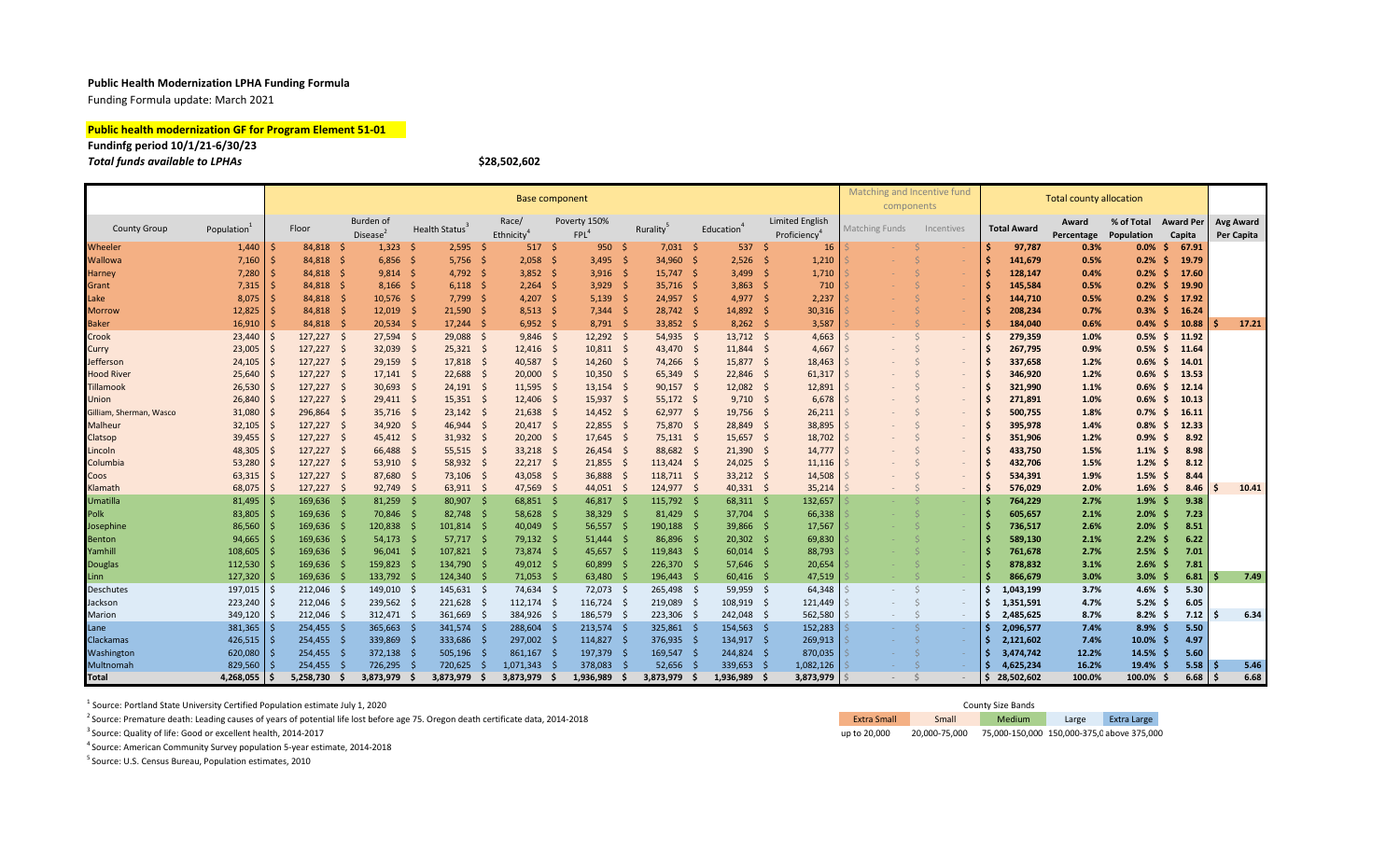# **Discussion questions**

- What are your reactions to the funding formula survey results?
- What changes would the subcommittee like to explore for this funding formula?

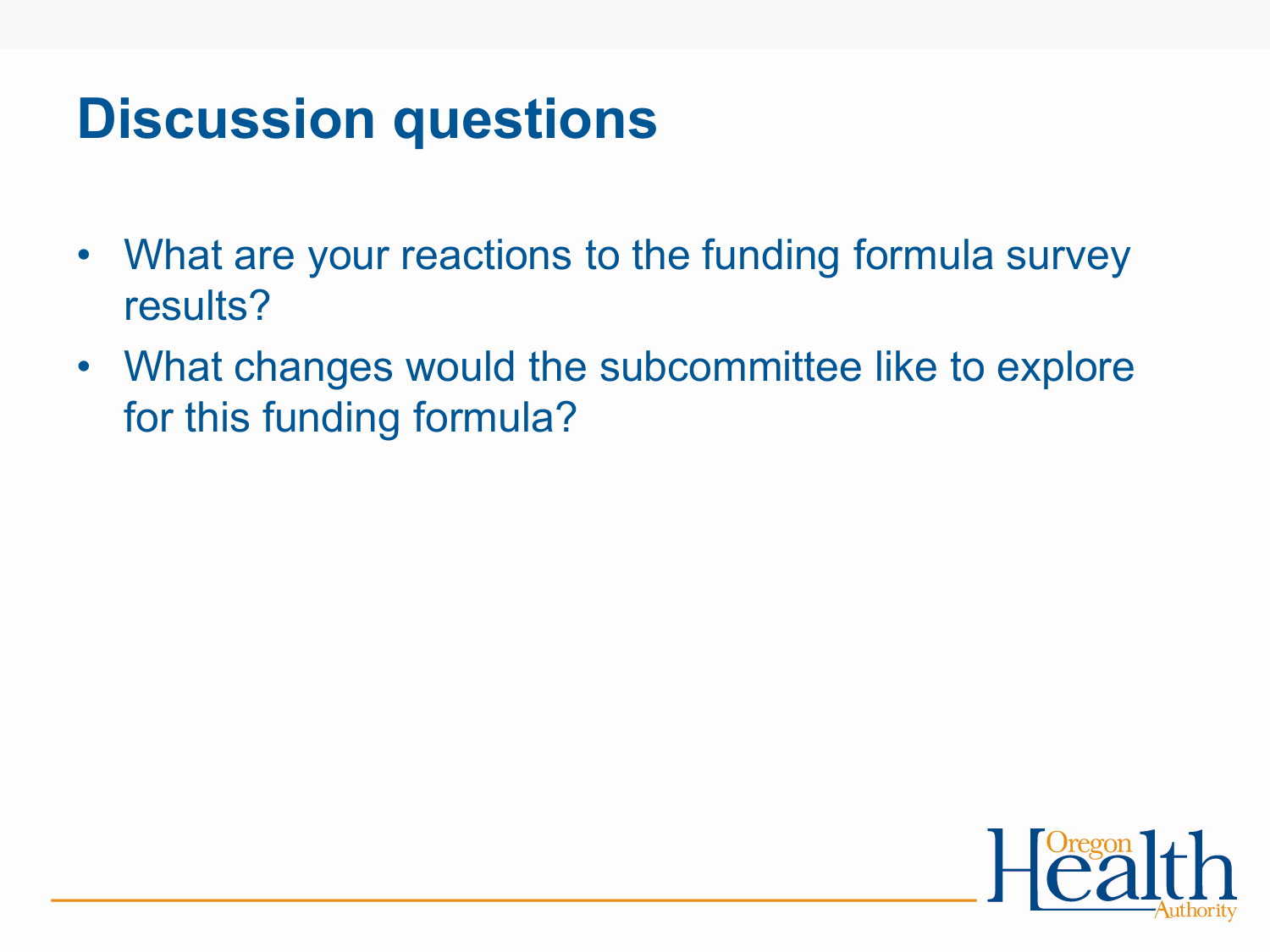# **LPHA funding formula survey preliminary results**

March 3, 2022

1. How many LPHAs have completed the survey?

| Extra small/small | $ 16$ of 18 |
|-------------------|-------------|
| Medium            | 6 of 7      |
| Large/extra large | 7 of 7      |
| Total             | 29 of 32    |

# **Base funding**

2. Compared to other county size bands. LPHA jurisdictions in my size band receive sufficient base funds to fulfill PE51 requirements.

|                   | All      | Extra       | Medium  | Large/extra |
|-------------------|----------|-------------|---------|-------------|
|                   |          | small/small |         | large       |
| Strongly agree    |          |             |         |             |
| Agree             | 21 (72%) | 11 (69%)    | 5 (83%) | 5(71%)      |
| <b>Disagree</b>   | 6        | л           |         |             |
| Strongly disagree | 0        |             |         |             |
| Total             | 29       | 16          | 6       |             |

3. What changes are needed so that LPHA jurisdictions in each size band receive sufficient funding to fulfill PE51 requirements?

| Responses in rank order                                                                 |
|-----------------------------------------------------------------------------------------|
| Increase floor funding to provide a minimum FTE to every LPHA. Increase the minimum FTE |
| with funding and requirements. (20 responses)                                           |

Specify core positions that should be funded through PE 51 in every county and factor the costs of those positions into the floor funding for each LPHA. (15 responses)

Explore ways to use the funding formula to support regional partnerships and other shared service delivery models, while also providing funding for each LPHA. (10 responses)

Explore ways to factor in funding to CBOs that supports PE 51 requirements. (4 responses) No changes needed (1)

Other (3)

- Smaller counties should be incentivized to band together for some of this work.
- In Washington State Seattle/King has their own metrics and funding, separate from the rest of the state. It's something Oregon should seriously explore.
- The rurality component should not have the same pot of funding as the other components, while poverty has a smaller pot of funding. Rural populations may drive further, but urban staff spend a lot of time in traffic and have much higher costs.
- Think about making the number of available non-governmental health/community services an indicator, since smaller counties have less access.
- Rurality ignores the issues in the urban counties and continues the urban/rural divide.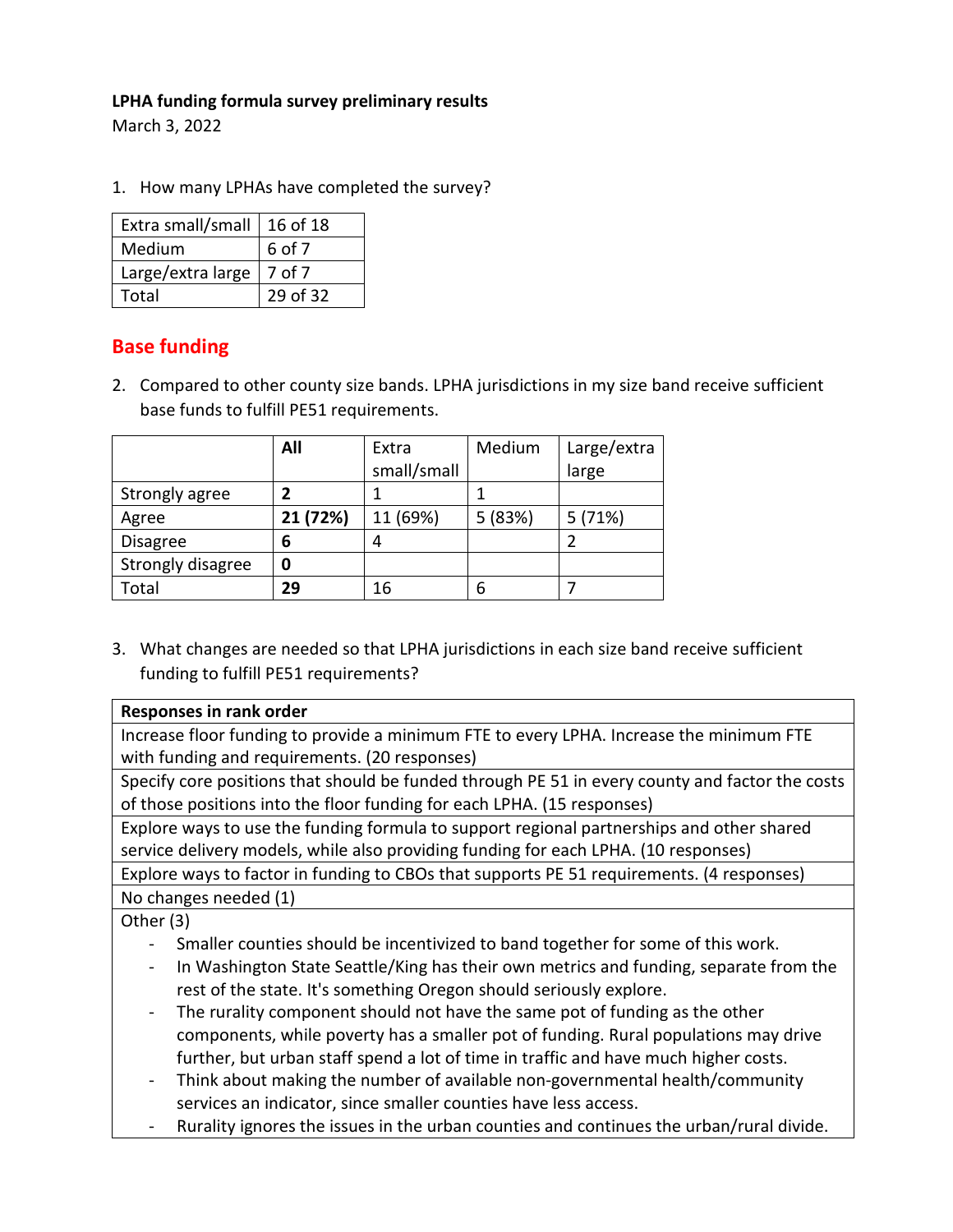- Consider using housing status in the components, since that is a big issue around the State.
- Please consider granting part of the regional funding to individual LPHA if the LPHA chooses not to join a region
- I'm not opposed to increases at the base funding level, but I do wonder at what level will that negate the additional factors that are taken into account. While I do not believe they are perfect, I do think it is the best attempt I have seen thus far to equitably distribute funds. That being said, I do believe that each LPHA should be able to hire at least 1.0 FTE staffing given the funding investment.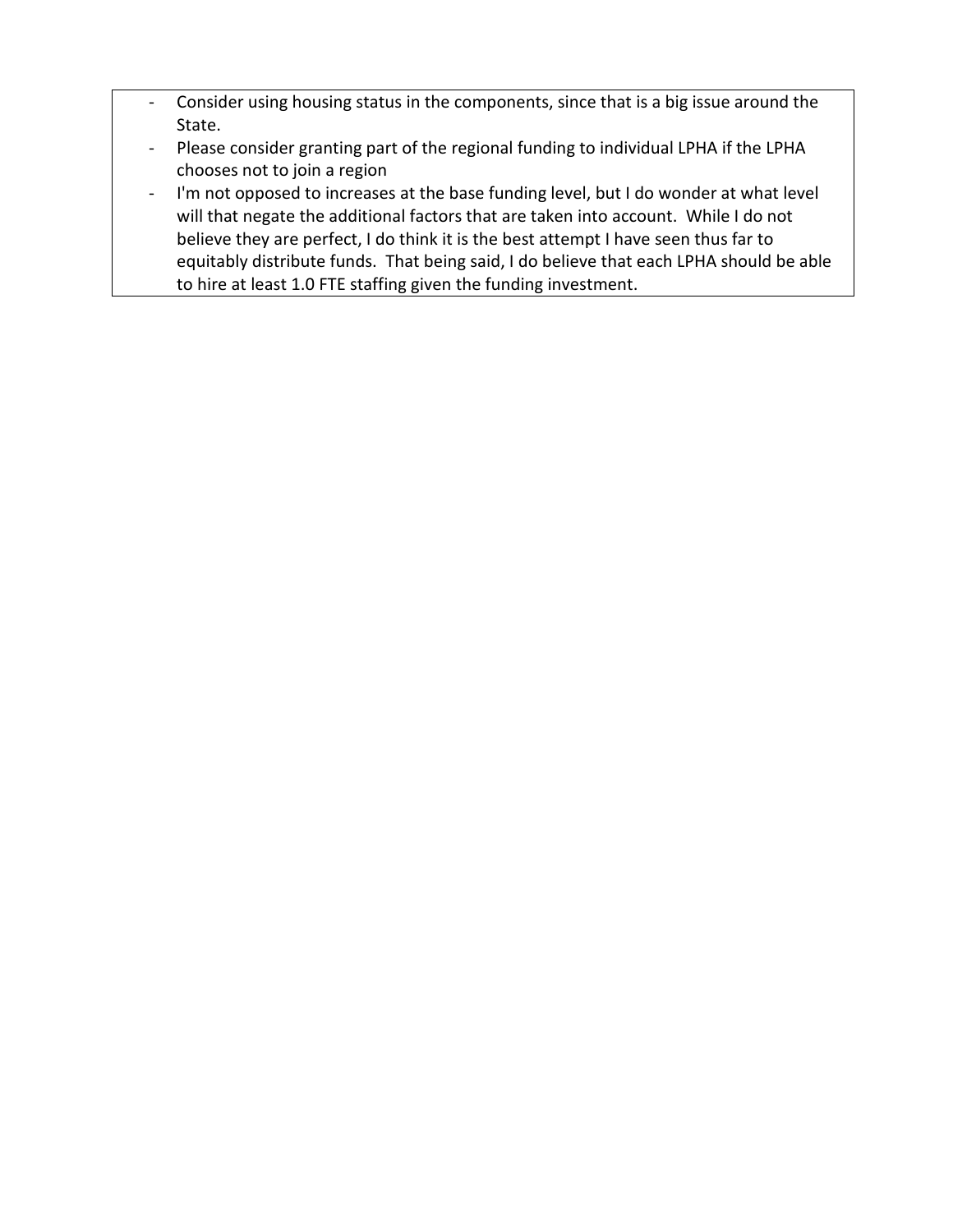# **Indicators**

4. The indictors in the funding formula are an effective mechanism for using funds to eliminate health inequities.

|                   | All      | Extra       | Medium   | Large/extra |
|-------------------|----------|-------------|----------|-------------|
|                   |          | small/small |          | large       |
| Strongly agree    |          |             |          |             |
| Agree             | 24 (83%) | 13 (81%)    | 6 (100%) | 5(71%)      |
| <b>Disagree</b>   |          | 3           |          |             |
| Strongly disagree |          | 0           |          |             |
| Total             | 29       | 16          | 6        |             |

5. What changes are needed to make the funding formula a more effective mechanism for eliminating health inequities.

| Responses in rank order                                                                          |
|--------------------------------------------------------------------------------------------------|
| Discuss weighting certain indicators more heavily in funding formula allocations. (14 responses) |
| Review and make updates to the current set of indicators. (7 responses)                          |

No changes needed. (6 responses)

Modify the funding formula to display each LPHA's rank on each indicator, in addition to each LPHA's allocation. (6 responses)

Proportionally increase allocations to the LPHAs that rank lowest on one or more health status indicators. (5 responses)

Other (1 response)

- The formula needs to be more transparent in order to appropriately answer this question. The document handed out currently as "the formula" is really just something that shows allocation; it does NOT show HOW these factors determine the monetary amount.
- One of the biggest factors to addressing inequities and ensuring that any progress toward eliminating inequities is maintainable is ensuring consistency in funding and ensuring that programs and positions can stay in place. Ensuring that the work is aimed at eliminating inequities through evidence-based and innovative strategies is also key. I don't think that adjusting funding based on health status or demographic factors actually does anything to ensure an effective mechanism for eliminating health inequities.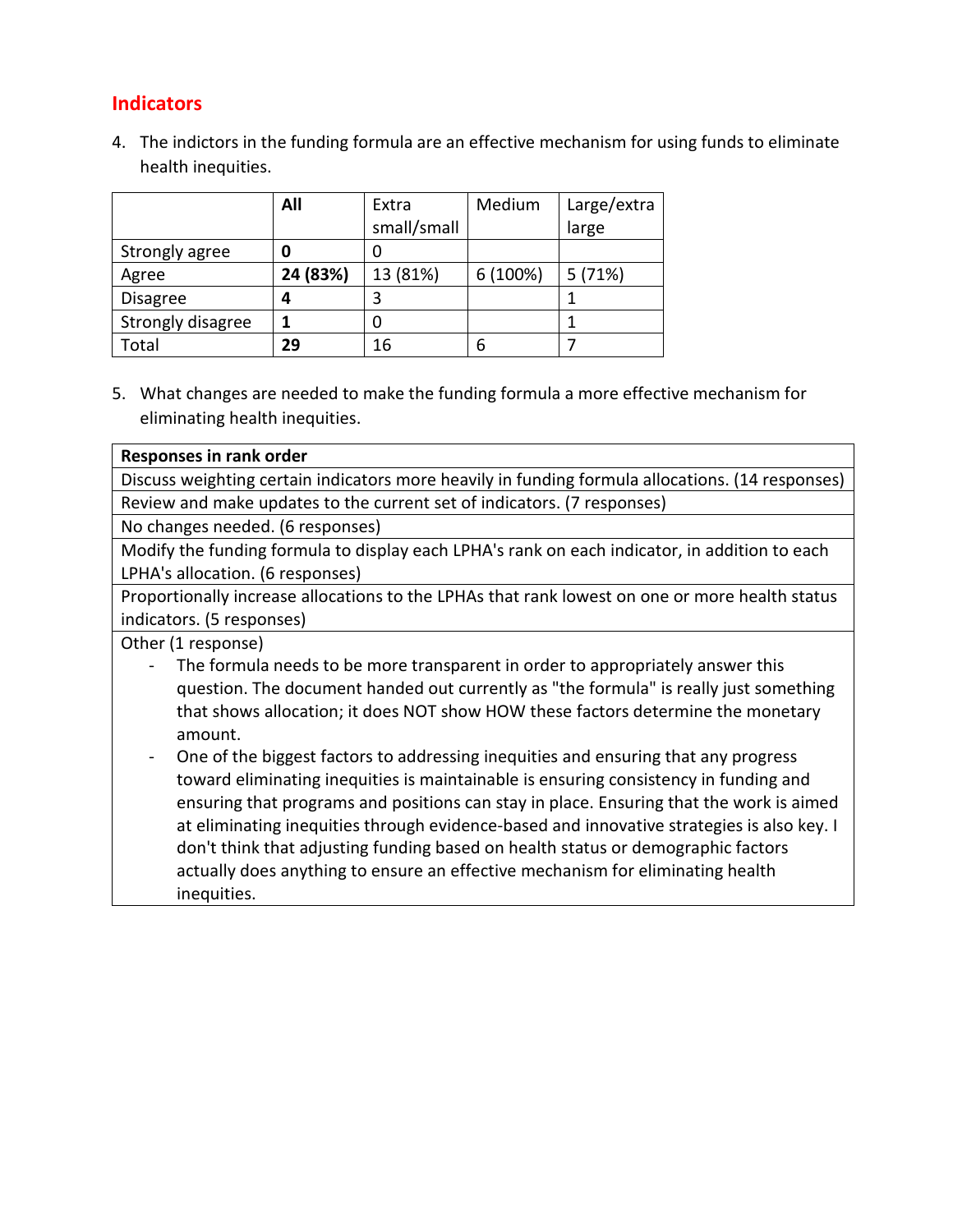# **Floor payments and indicators**

6. For the 2023-25 funding formula, I would like PHAB to:

| Keep the proportion of funds allocated to floor funding and indicators   | 3             |
|--------------------------------------------------------------------------|---------------|
| the same as in 2021-23.                                                  |               |
| Increase the proportion of funds allocated to floor funding, so that the | 18 (62%)      |
| minimum amount received by each LPHA is increased.                       |               |
| Increase the proportion of funds allocated to demographic and health     | $\mathcal{L}$ |
| status indicators so that more funding is directed to eliminating health |               |
| inequities.                                                              |               |
| Other                                                                    |               |
| Total                                                                    | 29            |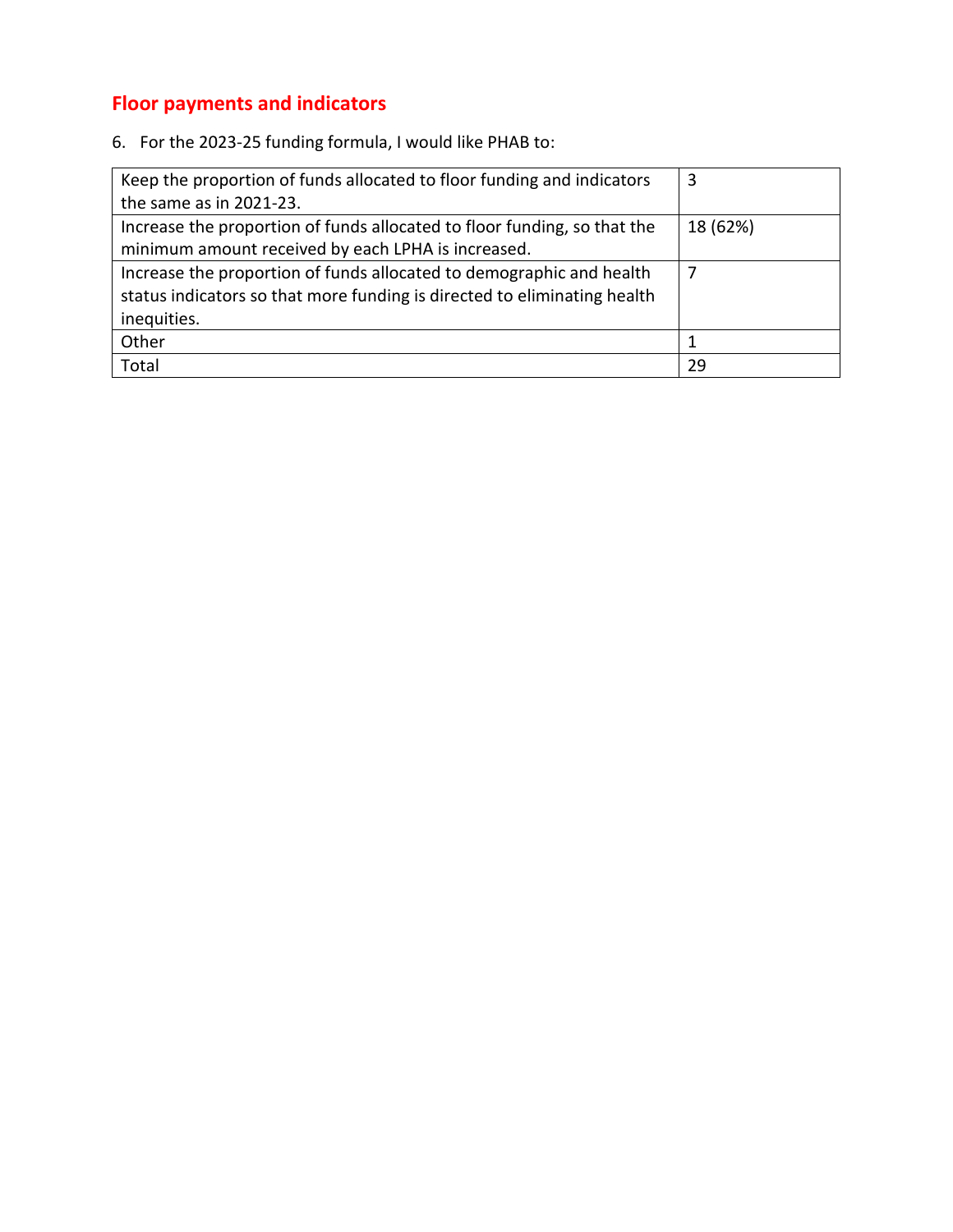# **PHAB Funding Principles**

The public health modernization funding formula advances the following Funding Principles:

|                                                                             | Strongly       | Agree    | <b>Disagree</b> | Strongly |
|-----------------------------------------------------------------------------|----------------|----------|-----------------|----------|
|                                                                             | agree          |          |                 | disagree |
| Funding Principle #1: Ensure that public health services are available to   | 0              | 20 (69%) | 7               | 2        |
| every person in Oregon, whether they are provided by an individual LPHA, a  |                |          |                 |          |
| Tribal public health authority, through cross-jurisdictional sharing        |                |          |                 |          |
| arrangements and/or by OHA.                                                 |                |          |                 |          |
| Funding Principle #2: Align funding with burden of disease, risk, and state |                | 16 (55%) | 11              |          |
| and community health assessment and plan priorities, while minimizing the   |                |          |                 |          |
| impact to public health infrastructure when resources are redirected.       |                |          |                 |          |
| Funding Principle #3: Use funding to advance health equity in Oregon,       |                | 18 (62%) | 9               |          |
| which includes directing funds to areas of the state experiencing a         |                |          |                 |          |
| disproportionate burden of disease or where health disparities exist.       |                |          |                 |          |
| Funding Principle #4: Use funding to incentivize changes to the public      | $\overline{2}$ | 20 (69%) | 5               |          |
| health system intended to increase efficiency and improve health            |                |          |                 |          |
| outcomes, which may include cross-jurisdictional sharing.                   |                |          |                 |          |
| Funding Principle #5: Align public health work and funding to leverage      | 0              | 18 (62%) | 8               | 3        |
| resources with health care, education and other sectors to achieve health   |                |          |                 |          |
| outcomes.                                                                   |                |          |                 |          |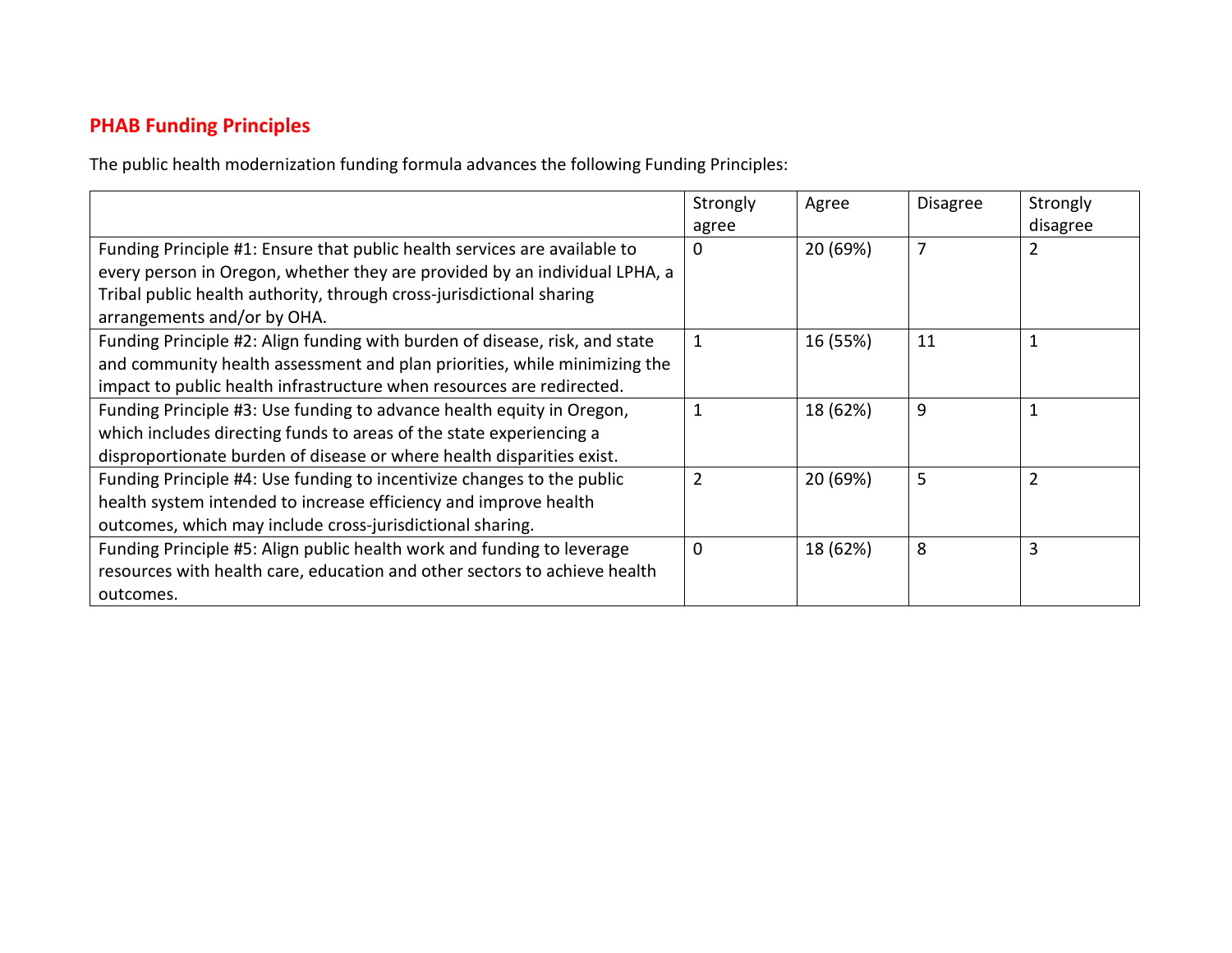# **Comments**

## Infrastructure

- All public health departments should receive enough funding to maintain an infrastructure that includes program leadership, staff support, and content experts. Without a sustainable infrastructure, it is not feasible to accomplish the goals and objectives.
- If we truly want to modernize all LPHAs, we need to ensure that the small counties are able to support adequate staffing. Raising the floor could help that.
- Counties need basic infrastructure to function. As a large county I have relied on my medium and smaller neighbors from time to time. It is critical that we have infrastructure in place. Enable us to better share services across counties.
- More emphasis on regionalization is needed.

## Workforce

- I think the biggest challenge is hiring for positions using funding that has an end date and is not guaranteed to be renewed.
- We have had problems recruiting people to fill our positions. Pay inequities between public and private employers makes it difficult. It is also hard for us to afford multiple positions, and often we need to cobble funding streams to be able to hire a FTE. Sometimes funding rules precludes us from doing this.
- Community challenges regarding hiring, welcoming, support and including diversity in the workforce, policies, and organizational culture.
- Ways to support a remote workforce and workforce report findings from CLHO.

## Funding formula performance

- It seems to make things unnecessarily complicated. The goal is for everyone to have access to the same capabilities and programs then that's what the funding should be aimed at. Closing gaps in inequities, stimulating innovation, increasing efficiency, etc should be built into what is requested from the work itself. The funding formula doesn't affect how we use the money and the actions taken with the money are what is going to make the differences.
- The funding formula is definitely one of the better things I have seen when it comes to funding public health.

## Funding Principles

- Rural and frontier issues are not taken into consideration when apply blanket funding principles.
- Funding Principle #4 I have some very real concerns about being able to "change" public health systems.
- Funding Principle #5 A challenge occurs when our health care, education and public health sectors all follow different metrics and rules.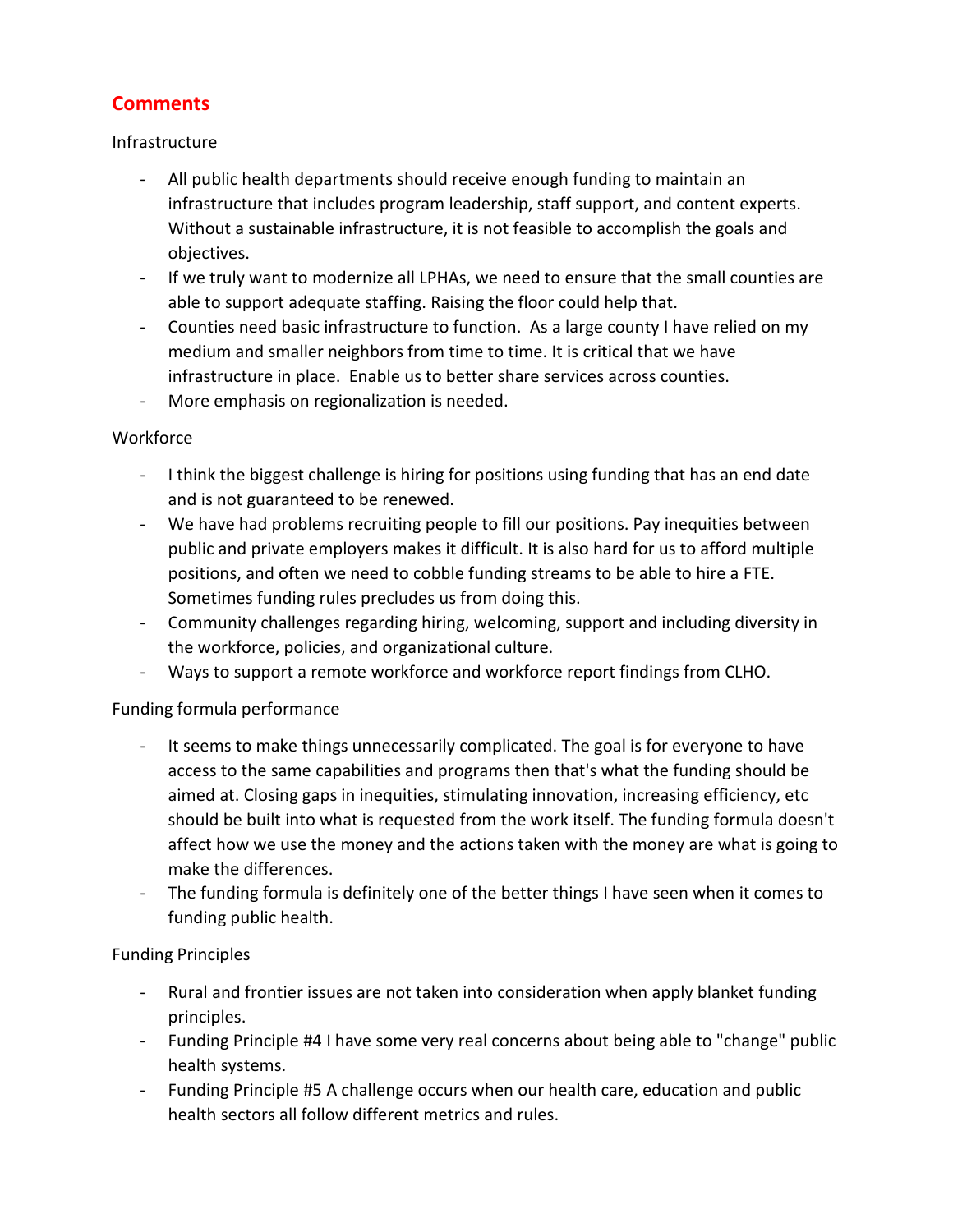- Principle #1 : does "delivered by OHA" mean delivered by CBOs?
- Principle #2: I'm not sure that alignment with CHA/CHP is happening or what adjusting for redirected resources means
- Funding Principle #5: Align public health work and funding to leverage resources with health care, education and other sectors to achieve health outcomes - our cross-sector partnerships and collaborations are not supported by modernization funding.
- I don't think the current formula is transparent enough to determine how will it advance principles #2-5.
- The funding principles do not prioritize population, however the distribution of funds always has a population element to them and not a burden of disease element.
- For Funding Principles #1 & #5, I marked Disagree mostly because I don't think it adequately advances the principle. The funding formula can slightly advance a principle, but that's not acceptable to me in these cases. I think the funding formula should CLEARLY advance these principles.

## Indicators

- A metric (e.g., interaction term) that serves as proxy measure of intersectionality and cumulative impact of systematic racism, exclusion, social determinants of health and health equity, and COVID-19.
- Some of the funding formula needs to be updated. At least in the most recent I received for PE51, rurality was determined by population estimates from 2010.
- Basing funding on health status and inequities ends up taking away funding from those that are successful in closing gaps. We need to know that systems put in place, especially successful systems can be maintained because these efforts are not "one and done."

# **Other**

- Wait to review / evaluate / revise the formula until outcome from the AAR / Evaluation of COVID response is completed (Steiner-Haywards bill).
- This was challenging. Without having the requirements for the required assessments it is hard to say if this is enough funding for us to do the work.
- Create and implement a budget equity tool by learning from ARPA (e.g., https://home.treasury.gov/system/files/136/SLFRF-Equity-Webinar.pdf) and others (e.g., [https://www.transformgov.org/programs-and-projects/racial-equity-budgeting](https://www.transformgov.org/programs-and-projects/racial-equity-budgeting-tools)[tools\)](https://www.transformgov.org/programs-and-projects/racial-equity-budgeting-tools)
- Health equity in rural Oregon how does that apply in counties that are solely rural? How does it apply in counties that are a combination of urban and rural?
- Racial justice and equity capacity building at the LPHA level as well as community and systems levels. What additional funds may be needed - not necessarily at a local level, but possibly the state or regional levels to support that capacity building?
- Health equity appears different in rural areas. In Oregon urban areas will have more racial inequities. In rural areas, it's less about race, yet inequities are evident.